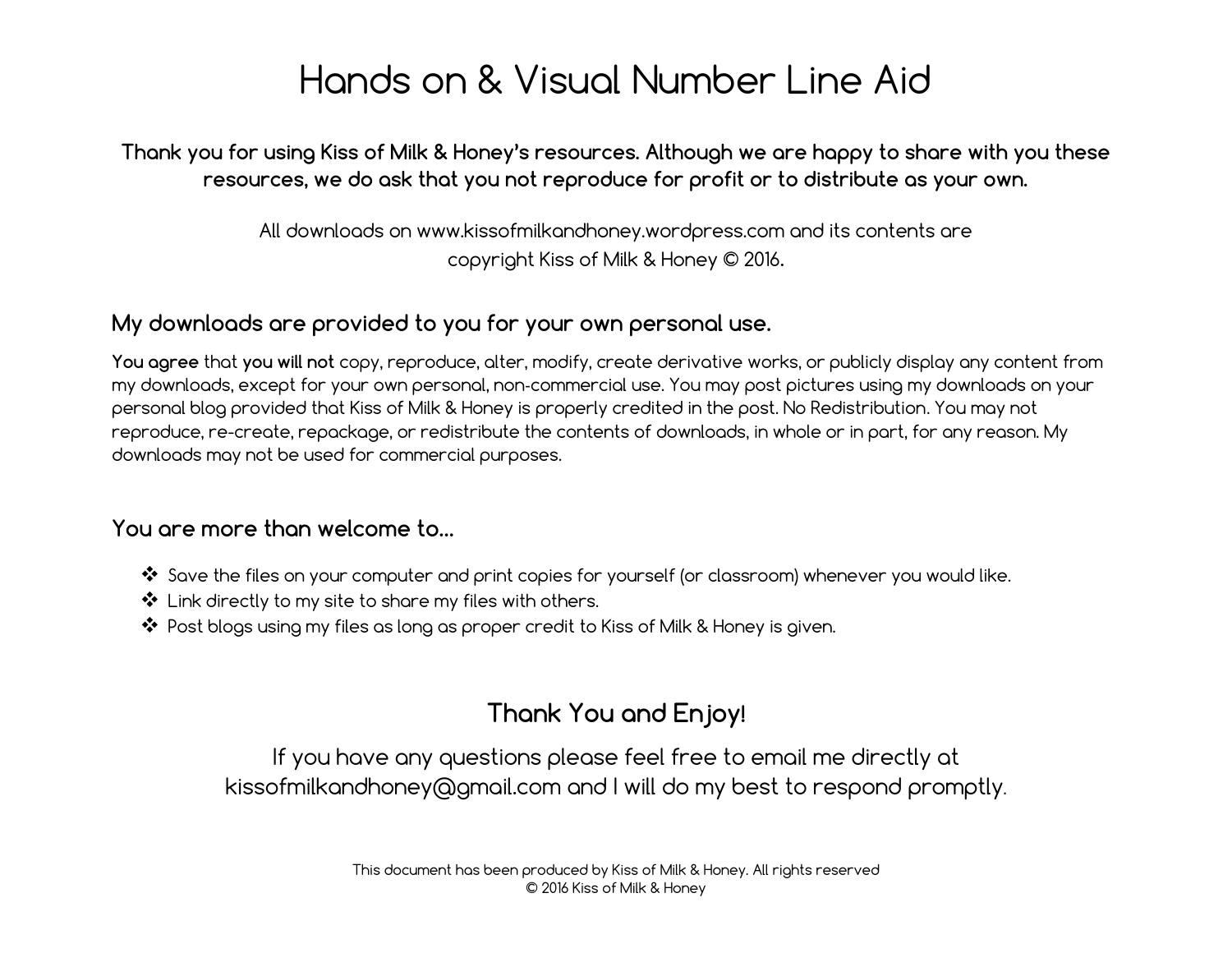# Hands on & Visual Number Line Aid

These number lines are to help give visual aid. Use this number line to have your student/child retain the concept of number placement and can be used in many different ways. For example, use when adding, subtracting, finding the before and after numbers, or simply number placement. These number lines go from 0 to 100.

Number Line Instructions:

To use when adding count from left to right. When subtracting count from right to left. See example for equations below:

 $0 + 1 = 1$  and  $3 - 1 = 2$ 

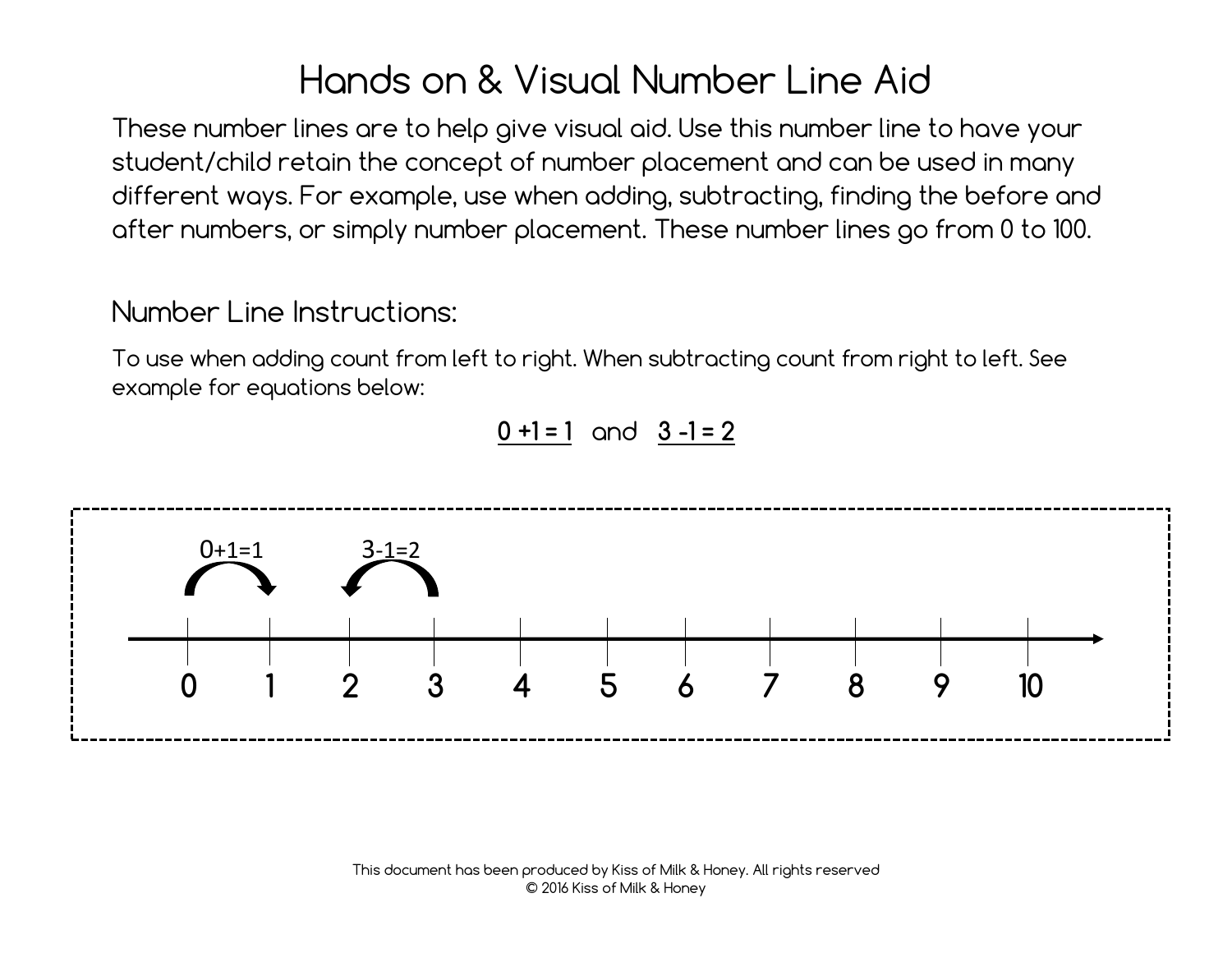

This document has been produced by Kiss of Milk & Honey. All rights reserved © 2016 Kiss of Milk & Honey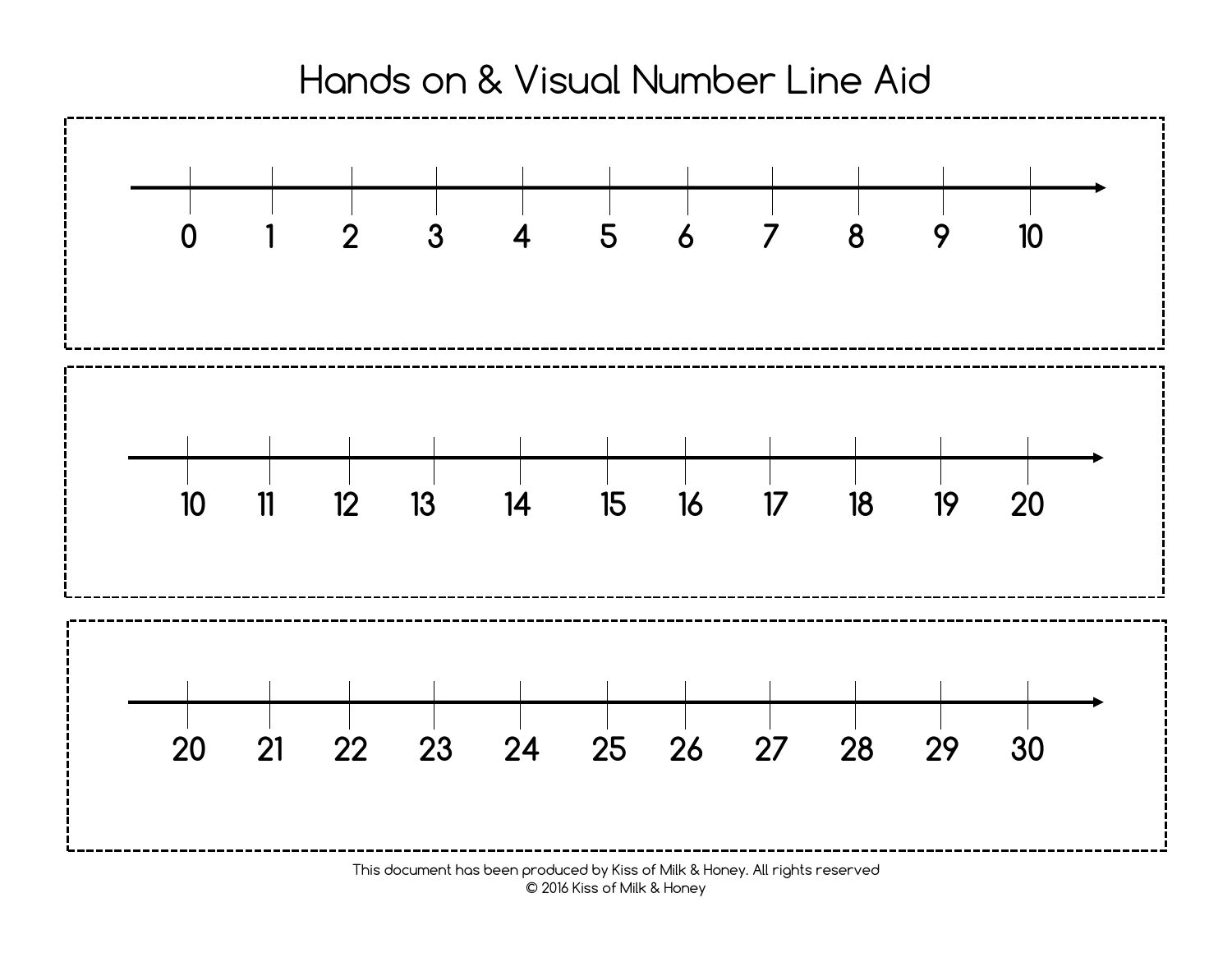

This document has been produced by Kiss of Milk & Honey. All rights reserved © 2016 Kiss of Milk & Honey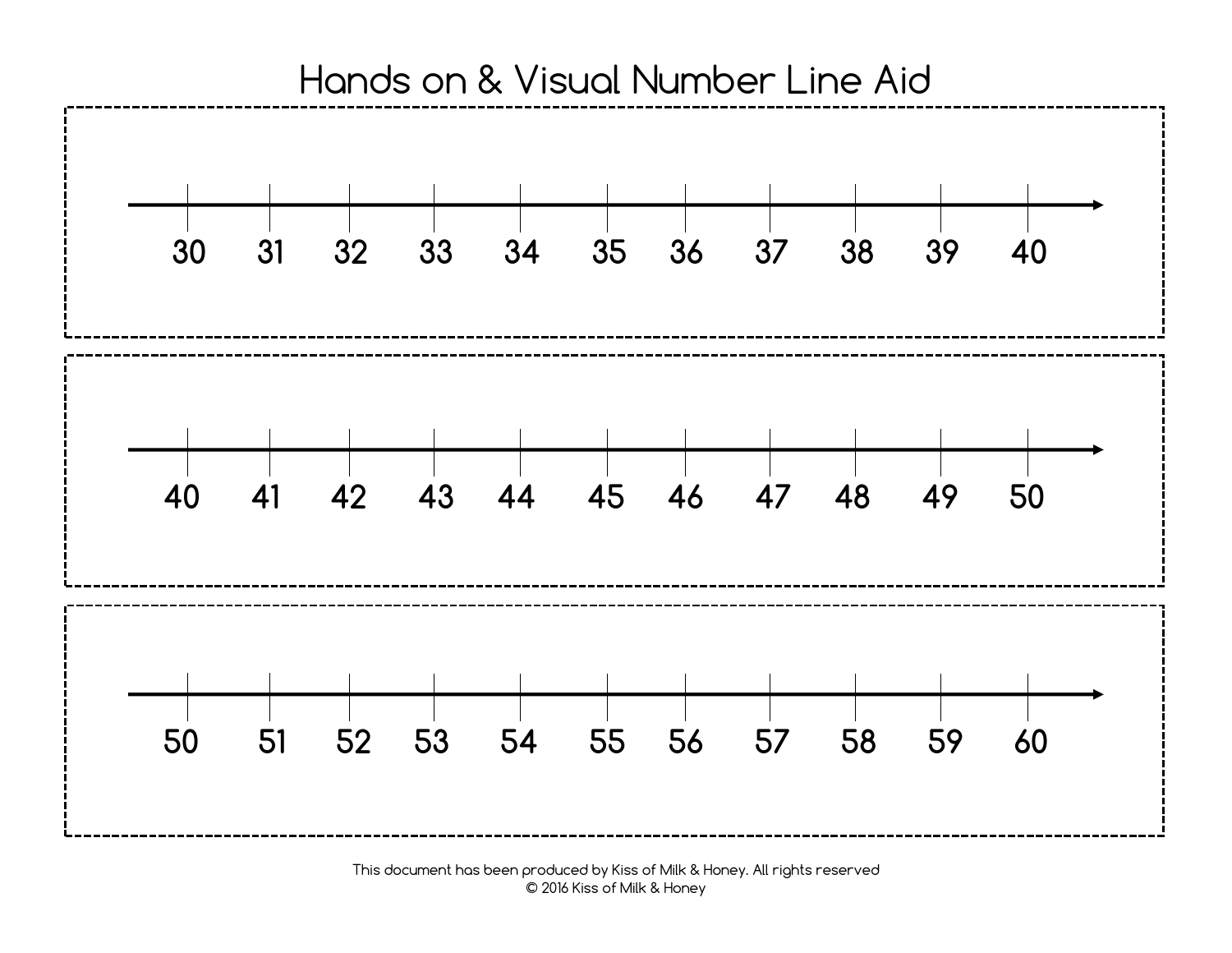

This document has been produced by Kiss of Milk & Honey. All rights reserved © 2016 Kiss of Milk & Honey